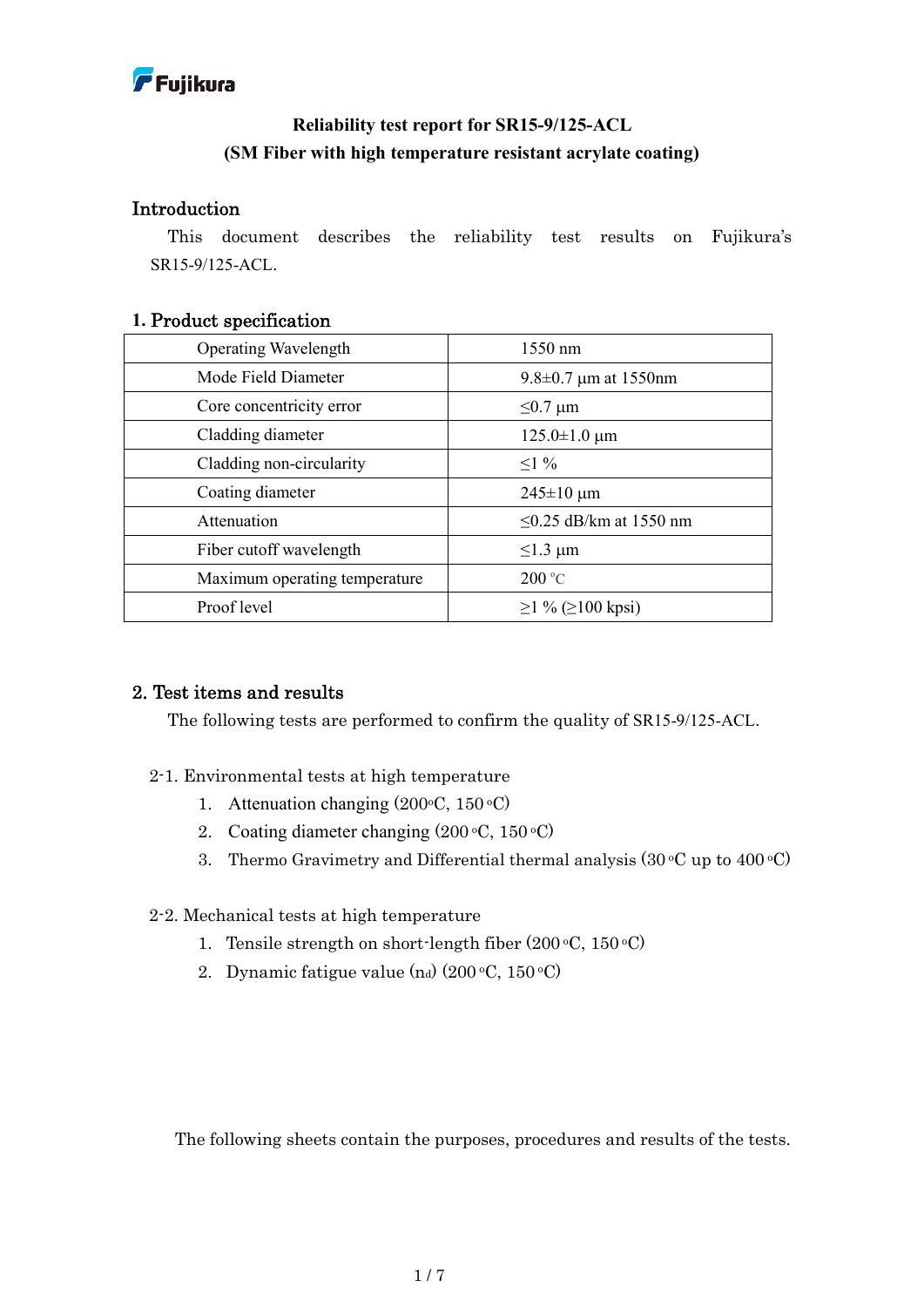| Item No.    | Test Item                                             |
|-------------|-------------------------------------------------------|
| $9 - 1 - 1$ | Attenuation changing $(200 \degree C, 150 \degree C)$ |

### Introduction

This test is performed to evaluate the stability of attenuation of SR15-9/125-ACL by using a loss measurement system.

## Procedure

| Method     | $\frac{1}{2}$ Backscattering technique (ITU-T G650)            |  |  |
|------------|----------------------------------------------------------------|--|--|
| Specimen   | ; 1000 m length fiber to each condition.                       |  |  |
| Apparatus  | ; Optical time domain refract meter                            |  |  |
| Wavelength | $\frac{1310 \text{ nm}}{2010 \text{ nm}}$ or $1550 \text{ nm}$ |  |  |
|            | Test condition $\;$ : 200 °C 7days, 150 °C 30days/100days      |  |  |

### Results

Table1. Attenuation variation at operating wavelength 1310nm.

|             | Condition                 | Duration        | Attenuation variation |  |
|-------------|---------------------------|-----------------|-----------------------|--|
|             |                           |                 | (dB/km, @1310 nm)     |  |
| Attenuation | $200\,^{\circ}\mathrm{C}$ | 7 days          |                       |  |
| changing    | $150\,^{\rm o}\mathrm{C}$ | 30 days/100days | $\leq 0.01$           |  |

Table2. Attenuation variation at operating wavelength 1550nm.

|             | Condition                 | Duration        | Attenuation variation |  |
|-------------|---------------------------|-----------------|-----------------------|--|
|             |                           |                 | (dB/km, @1550 nm)     |  |
| Attenuation | $200\,^{\circ}\mathrm{C}$ | 7 days          |                       |  |
| changing    | $150\,^{\rm o}\mathrm{C}$ | 30 days/100days | $\leq 0.01$           |  |







Table 1, 2 and Fig.1, 2 shows the results of attenuation variation. We obtained not more than 0.01dB/km variation at both 1310 nm and 1550 nm.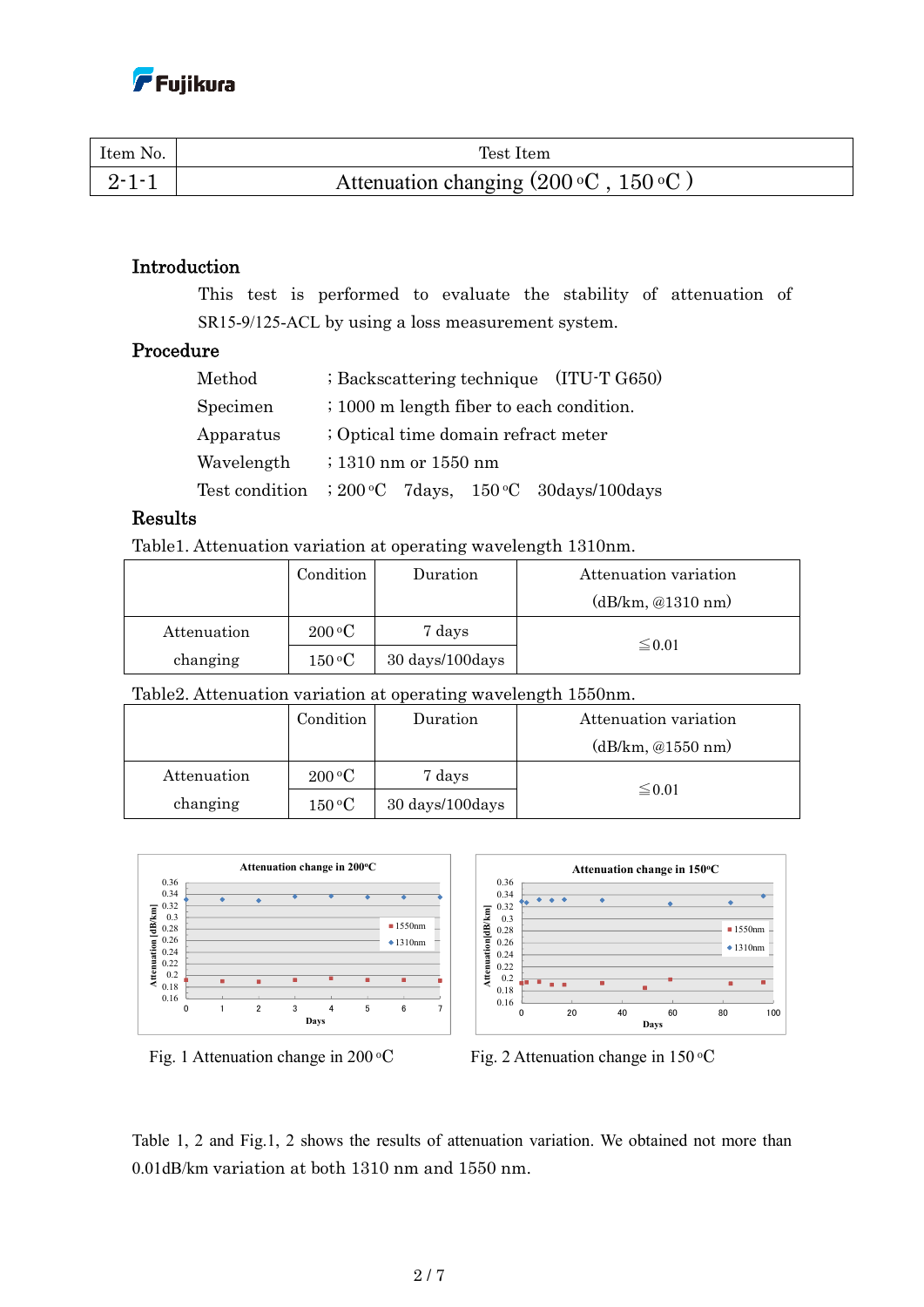| Item No.    | Test Item                                                      |
|-------------|----------------------------------------------------------------|
| $2 - 1 - 2$ | Coating resin diameter changing $(200\degree C, 150\degree C)$ |

### Introduction

This test is performed to evaluate the coating resin stability of SR15-9/125-ACL.

### Procedure

| Specimen                                                 | $\frac{1}{2}$ , 0.1 m length fiber to each condition. |  |                                                        |
|----------------------------------------------------------|-------------------------------------------------------|--|--------------------------------------------------------|
|                                                          |                                                       |  | ; Diameter of 125 $\mu$ m clad and 240 $\mu$ m coating |
| Test condition $\;$ : 200 °C $\;$ 7 days, 150 °C 30 days |                                                       |  |                                                        |

## Results

Table3. Coating resin decrement.

|                                 |                           |                                 | Condition   Duration   Coating resin decrement $(\mu m)$ |
|---------------------------------|---------------------------|---------------------------------|----------------------------------------------------------|
| Coating resin diameter changing | $200\,^{\circ}\mathrm{C}$ | 7 days                          | 25                                                       |
|                                 |                           | $150\,^{\circ}\text{C}$ 30 days | 10                                                       |



Fig. 3. Coating resin diameter changing.

Table 3 and Fig.3 shows the results of coating resin decrement. We obtained only 25  $\mu$ m coating resin decrement and it shows good coating stability.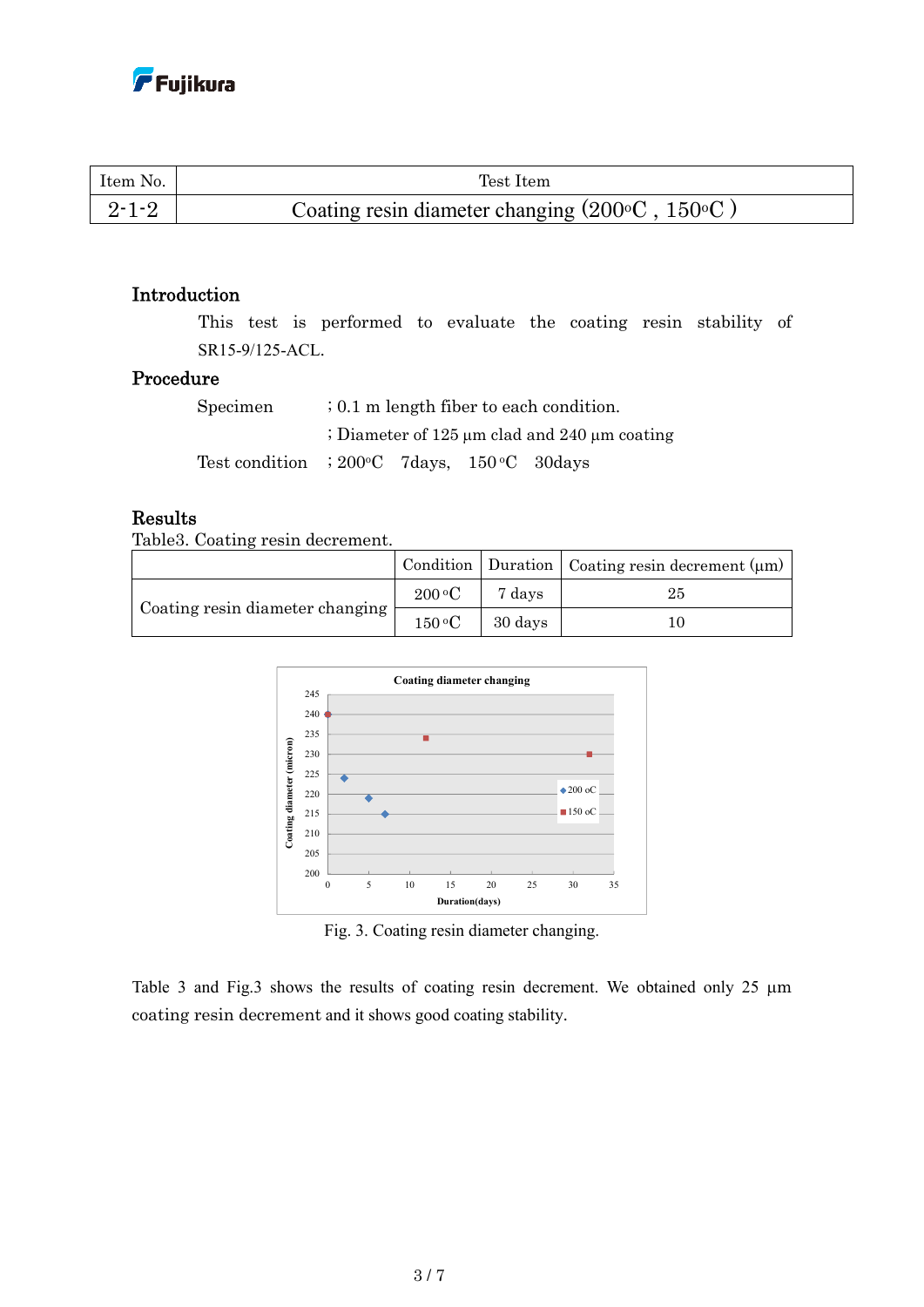| Item No.    | Test Item                                           |
|-------------|-----------------------------------------------------|
| $2 - 1 - 3$ | Thermo Gravimetry and Differential thermal analysis |

### Introduction

This test is performed to evaluate the coating resin stability of SR15-9/125-ACL.

## Thermo Gravimetry(TG)

A technique in which the mass of the sample is monitored against time or temperature while the temperature of the sample, in a specified atmosphere, is programmed.

### Differential thermal analysis(DTA)

A technique in which the difference in temperature between the sample and a reference material is monitored against time or temperature while the temperature of the sample, in a specified atmosphere, is programmed.

### Procedure

| Specimen | $\frac{1}{2}$ Coating resin of SR15-9/125-ACL.                   |  |
|----------|------------------------------------------------------------------|--|
|          | Test condition $\therefore$ 30 °C up to 400 °C, 2 °C/min, at air |  |

## Results



Fig. 4. TG/DTA.

Fig.4 shows the coating resin is stable until around  $250^{\circ}$ C. In the condition under  $200^{\circ}$ C, we use the fiber without problem.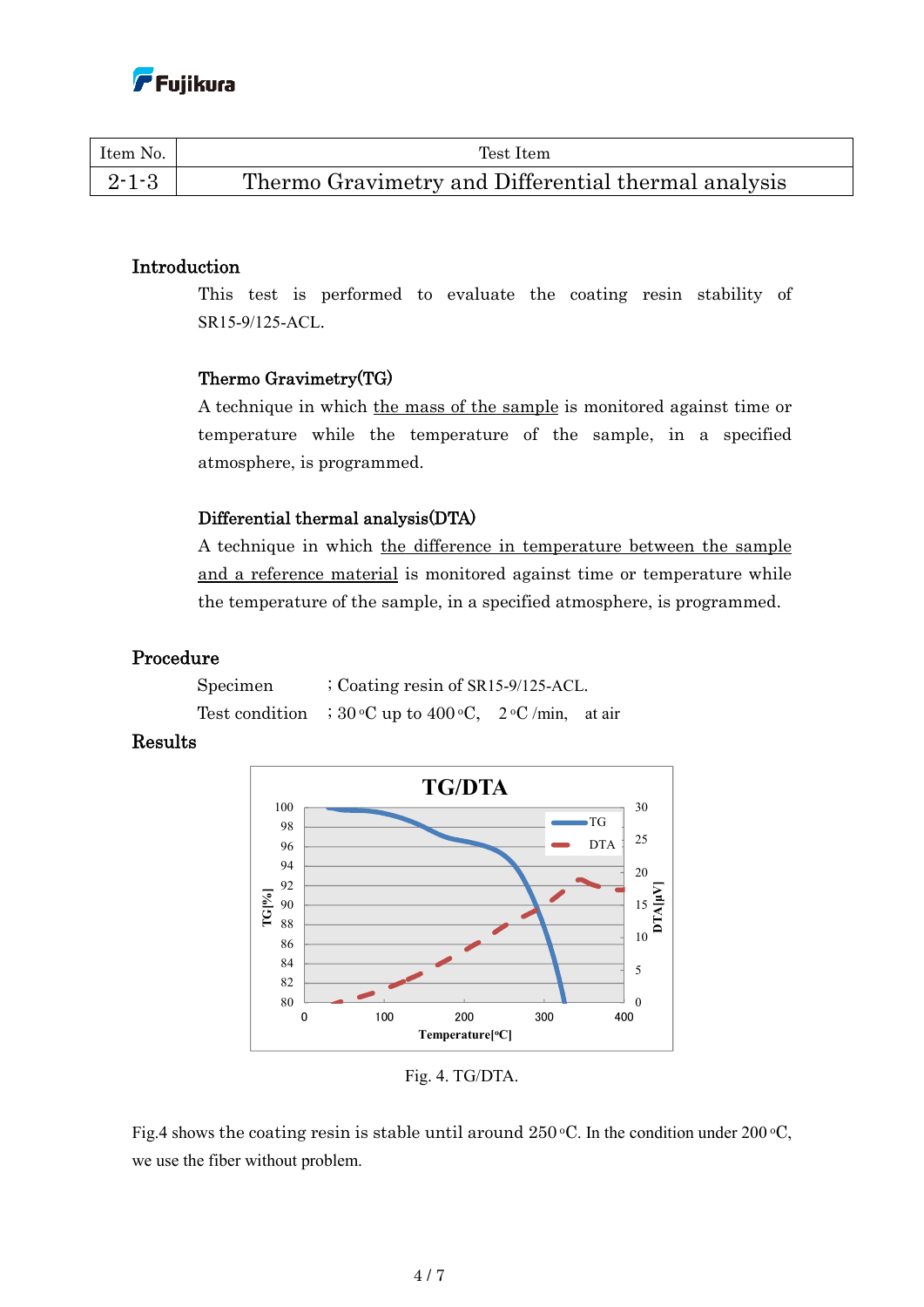| Item No.    | Test Item                              |
|-------------|----------------------------------------|
| $2 - 2 - 1$ | Tensile strength on short length fiber |

### Introduction

This test is performed in accordance with IEC and GR-20 to evaluate the tensile strength of unaged/aged fibers.

#### Procedure

Method ; Tensile strength of optical fibers (IEC60793-1-B2)

Specimen ; 0.5 m length of fiber per test

Strain rate ; 10 %/min.

Number of test ; 10 times

Aging condition ; Aging conditions are listed below.

|                        | Condition                 | Duration        |
|------------------------|---------------------------|-----------------|
| Origin                 | $23 + 5$ °C               | NΑ              |
|                        | $200\,^{\circ}\mathrm{C}$ | 7 days          |
| High temperature aging | $150\,^{\circ}\mathrm{C}$ | 30 days/100days |

#### Criteria

 Unaged fiber : Not less than 3.8 GPa at F(50) value. (GR20 recommended) Aged fiber :Not less than 3.03 GPa at F(50) value. (GR20 recommended)

### Results

Table4. Tensile strength.

|                                                          | Condition                 | Duration          | $F(50)$ value(GPa) |
|----------------------------------------------------------|---------------------------|-------------------|--------------------|
| Origin                                                   | $23+/- 5$ °C,             | NΑ                | 5.1                |
|                                                          | $200\,^{\circ}\mathrm{C}$ | 7 days            | 5.3                |
| High temperature aging<br>$150\,^{\mathrm{o}}\mathrm{C}$ |                           | 30 days / 100days | 5.1/5.2            |



Fig. 5. Weibull distribution of tensile strength.

Weibull plot parameter of tensile strength is shown in Table 4. The origin has 5.1GPa, on the other hand, the aged  $(150 °C, 100 \text{days})$  has  $5.2 \text{ GPa}$ . It is found that the fiber has a good tensile strength.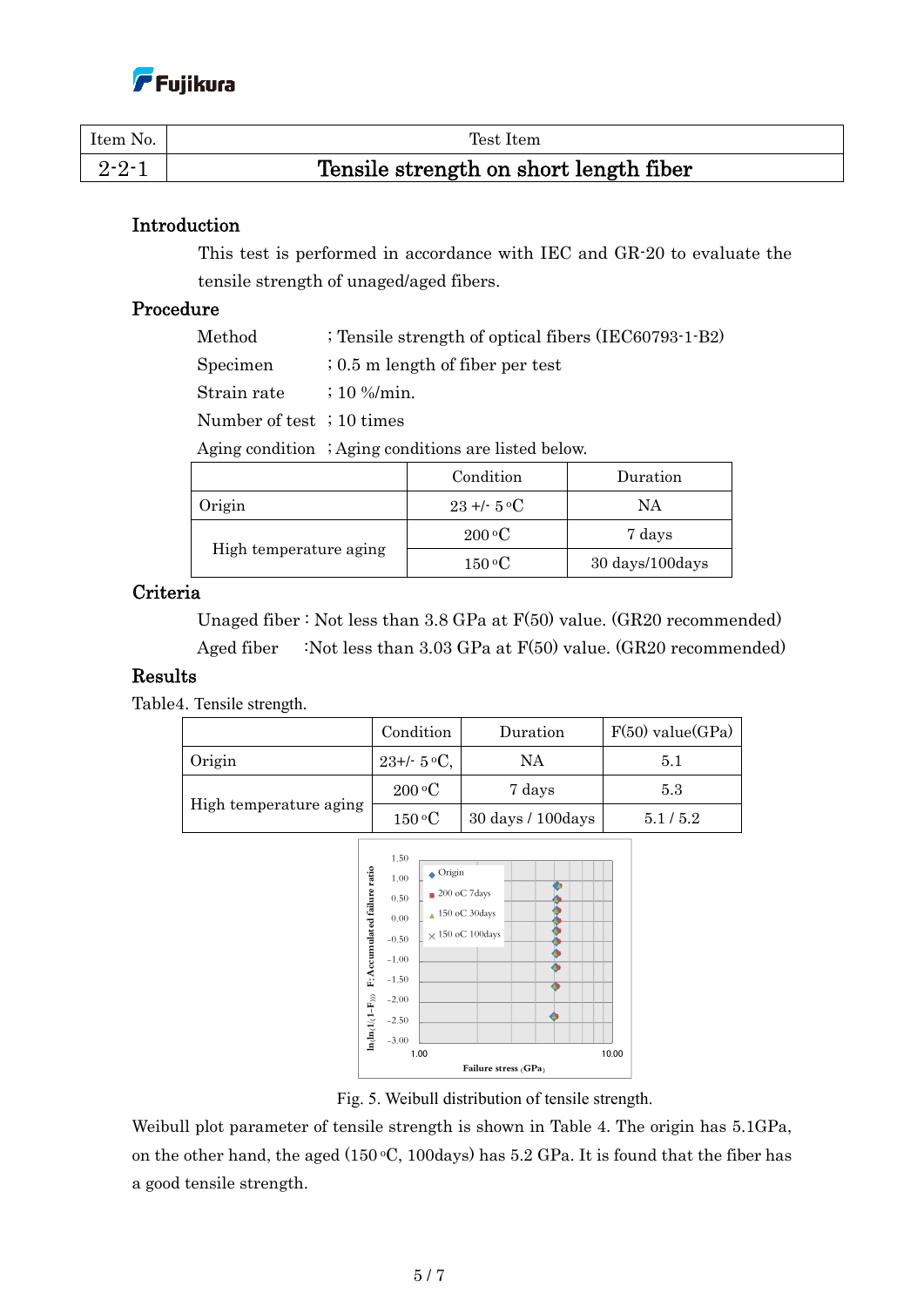

| Item No.    | Test Item                     |
|-------------|-------------------------------|
| $2 - 2 - 2$ | Dynamic fatigue value $(n_d)$ |

#### Introduction

This test is performed in accordance with IEC and GR-20 to get the dynamic stress corrosion susceptibility parameter of unaged/aged fibers.

#### Procedure

| Method                    | ; Dynamic fatigue by axial tension (IEC60793-B7A)                                          |
|---------------------------|--------------------------------------------------------------------------------------------|
| Specimen                  | $\frac{1}{2}$ , 0.5 m length of fiber per test                                             |
| Strain rate               | $\frac{100 \frac{9}{\pi} \text{min}}{100 \frac{9}{\pi} \text{min}}$ , 1 %/min., 0.1 %/min. |
| Number of test ; 10 times |                                                                                            |

### Criteria

The dynamic stress corrosion susceptibility parameters, n<sub>d</sub>, should be  $\geq 18$ . (GR20 recommended)

#### Results

Table5. Dynamic fatigue value $(n_d)$ .

|                        | Condition                 | Duration           | $n_d$ |
|------------------------|---------------------------|--------------------|-------|
| Origin                 | $23+/- 5$ °C,             | NΑ                 | 20    |
| High temperature aging | $200\,^{\circ}\mathrm{C}$ | 7 days             | 20    |
|                        | $150\,^{\rm o}$ C         | 30 days / 100 days | 20/21 |



Fig. 6. Weibull distribution (origin,  $n_d = 20$ ).

The origin has 20, on the other hand, the aged  $(150 °C, 100 \text{days})$  has 21. It is found that our fiber's  $n_d$  is upper GR20 recommended one, even if the fiber is aged.